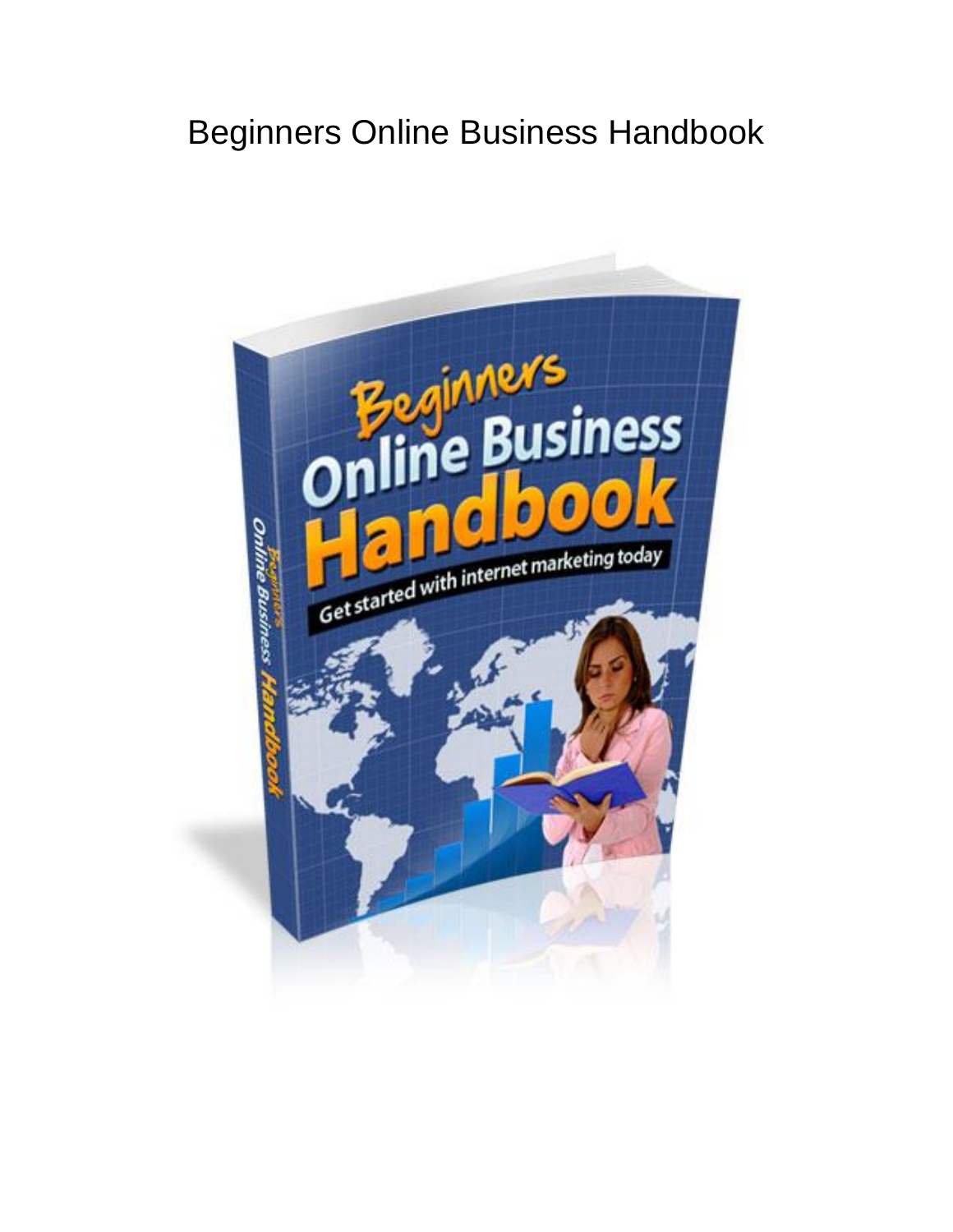# **Contents**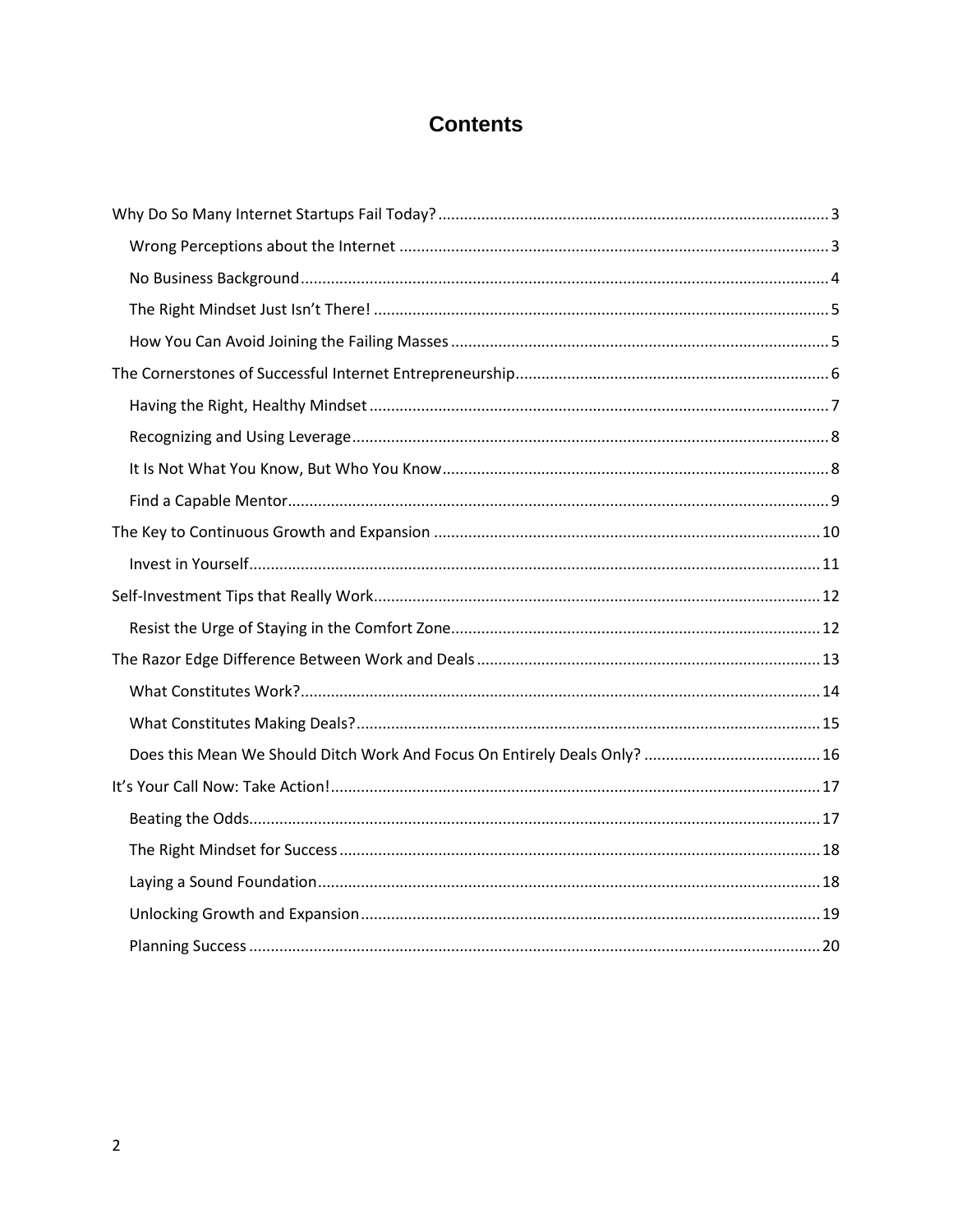#### <span id="page-2-0"></span>**Why Do So Many Internet Startups Fail Today?**

Every day out there in the real brick and mortar world, millions and millions of people drag themselves from the warm, warm beds, take a shower, grab a cup of coffee, and head off to their jobs as they are thinking that there has got to be an easier way to make a living.

Every one of those millions and millions of people knows somebody who has quit the 'get-upand-go-to-work' grind and is making a very good living by working on their personal computers from the comfort of their own homes.

Working from home sounds like an ideal solution to them. Many of these dissatisfied souls will quit their jobs and plunge head-first into internet marketing with no preparation, no knowledge of what they are doing, no education, and no hope of success. Failure is their only option and they don't even suspect.

The fact is that according to many sources, more than 90% (Ninety percent) of all Internet business start-ups end in failure within the first 120 (one hundred twenty) days. Yes, you read that right. NINETY PERCENT!

This failure rate should be a warning to those who are considering trying their hand at making a go of working on the Internet rather than at a job in the brick and mortar world.

Of course, success is possible. There IS that other 10% (ten percent) that do succeed. The thing is success doesn't happen by accident. And success isn't just a crap shoot. Success happens because of some very important factors.

Success happens because people have the right ideas about internet marketing and how it works. They do not expect to get rich quick or be able to make a killing over night and retire to a tropical isle.

It is strange but somehow the same people who wouldn't dream of starting a real world business, think they can make a go of an internet business even though they have no business background.

People will go into an internet business with the idea that they no longer have to get up and go to work. They think they can simply work when the feel like it and still make a good living. They simply do not expect to have to work hard or work long hours.

## <span id="page-2-1"></span>**Wrong Perceptions about the Internet**

The 90% failure rate of new Internet businesses really isn't all that surprising when you stop to think about the people who are starting internet businesses.

For some unknown reason most people think that running a successful internet business is as easy as getting a website built and hanging out an 'open for business' sign. They couldn't be more wrong.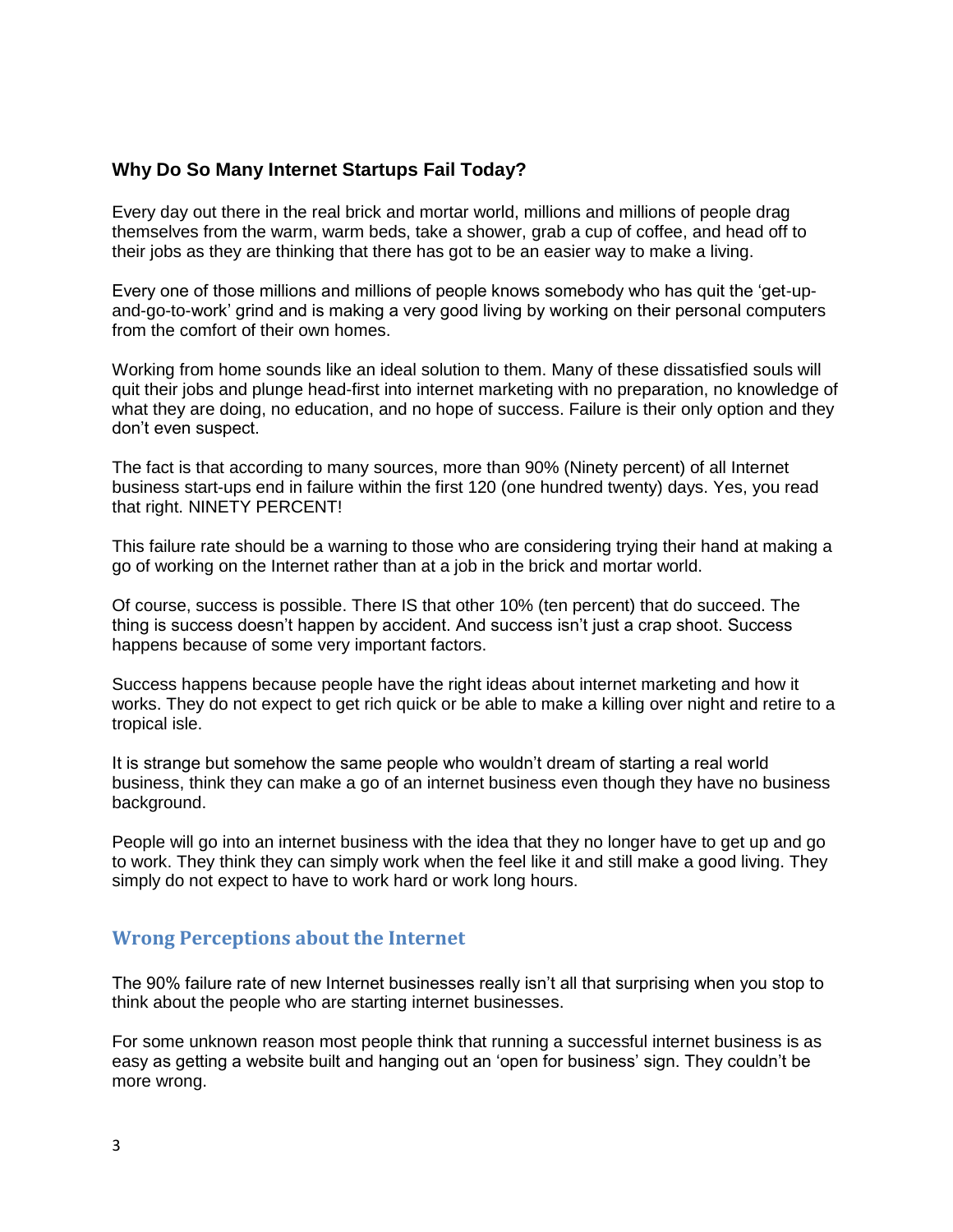Running a successful internet business of any kind requires self-discipline. People will start an internet business and think that they can party all night, sleep until noon and then make a living in 3 or 4 hours sitting in front of a computer. They somehow think that the world is just going to line up on their website and hand over money. It isn't going to happen.

Internet businesses do not run on auto-pilot. It is true that well established internet marketing gurus do not have to put in long, tedious hours on their businesses but it is a privilege that that has been earned by putting in a lot of long and tedious hours.

It didn't happen overnight for them and it won't happen overnight for anybody. Most people are totally unprepared for the time investment that must be made in order for an internet business to become successful.

## <span id="page-3-0"></span>**No Business Background**

All businesses have two things in common. They are BUSINESSES and they must be run like businesses! The people who are in charge of a business need to understand the accepted practices of business.

They need to understand simple and basic ideas like acceptable over-head expenses in relation to projected income. Internet entrepreneurs need to understand profit and loss and what constitutes each.

A college degree in business in not essential for an internet business entrepreneur go be successful but it sure wouldn't hurt. Just some basic business knowledge is absolutely vital. f you have a hard time balancing your personal check book, you probably should keep your day job and forget about starting an internet business.

It is true that you can hire accounting firms that will tell you *WHEN* you must make tax deposits, for example, but these firms will not be able to tell you *IF* you need to make them.

Accounting firms can tell you whether or not you made a profit but not how to make it. If you have no business background you need to, at the very minimum, get some good business advice before you even consider opening an online business.

The fact is that all successful businesses operate on sound business principles. Successful businesses aren't accidents. The proof is in the numbers....only 10% of new internet businesses are successful or are even still in existence after the first 120 days of operation.

It is not even reasonable to expect to make a profit from a new business enterprise for many, many months.

You must have sufficient resources available to not only launch your business but provide for your own personal needs for an extended period of time. It's called 'capital' and there is no way around the need for enough of it.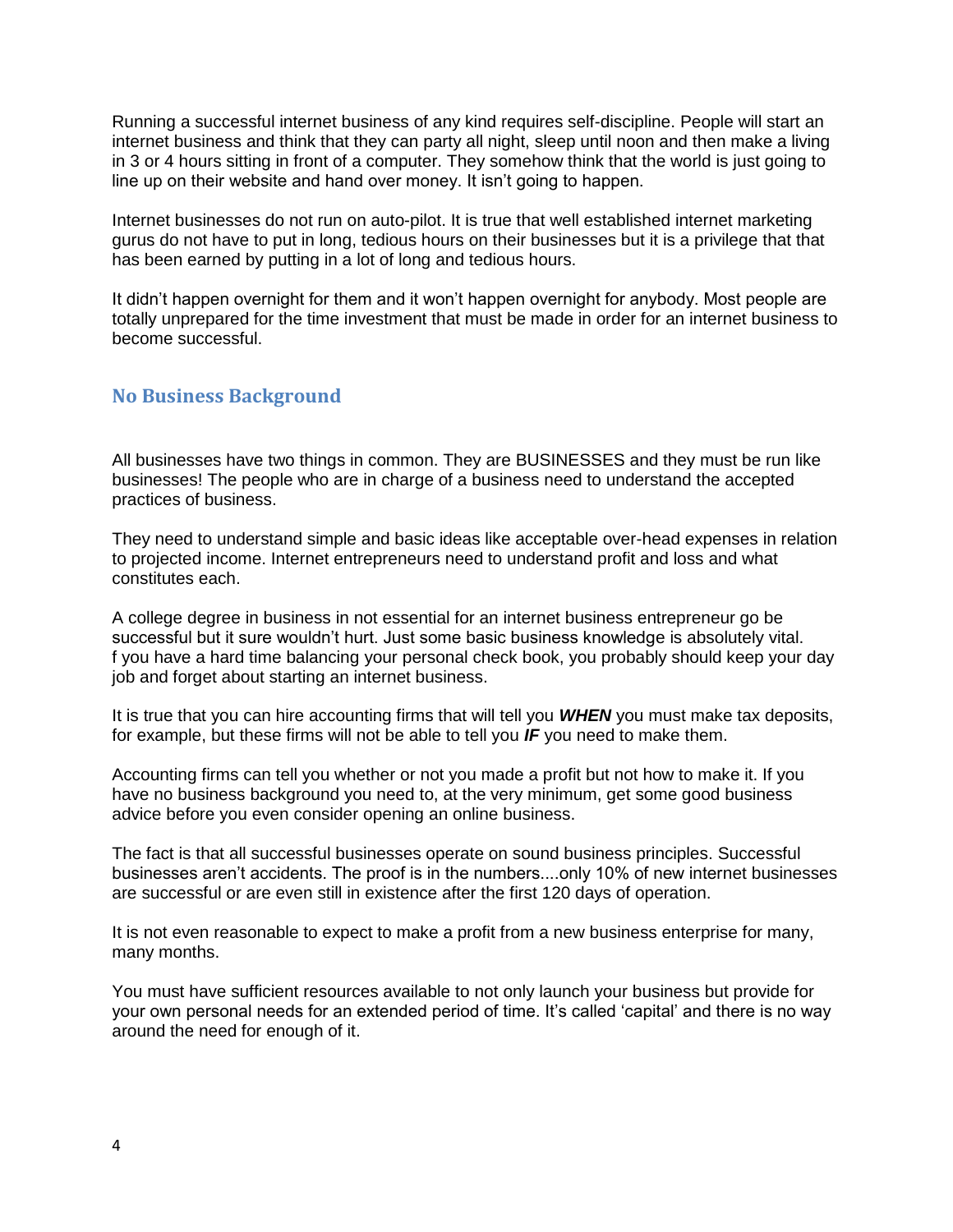# <span id="page-4-0"></span>**The Right Mindset Just Isn't There!**

You have most likely heard the phrase, 'He has an attitude!" This is usually a derogatory remark made about a person with a disagreeable attitude.

But the word 'attitude' is an important one when discussing internet marketing start-ups. A good attitude...a good mind set can't insure success but a bad attitude and a bad mind set can certainly guarantee failure.

Here are some wrong attitudes that will absolutely guarantee failure:

**I can work when I want to.** Wrong, wrong, wrong! You can't just work when you feel like it. You have to expect to put in many long and very tedious hours of very hard work to make a new internet enterprise succeed.

**I can get rich quick!** You couldn't be more wrong and you are not only wrong but you are putting yourself in danger as well. There are bazillions of crooks out there on the internet who are waiting for their next easy mark and if you are looking for a quick way to get rich, you ARE the next mark.

It is possible to make a very comfortable living with internet marketing enterprises but if anybody ever tells you it is quick or easy, they are lying to you.

**I don't need a business plan.** There you are...wrong yet again. Internet business is still business. All of the same business principles apply to online business as apply to brick and mortar business. It is imperative that you have a plan for success that is based upon these sound business principles.

**When you have an internet business of your own, you don't have a boss.** Wrong again! You are your boss. If you aren't a good boss who sees to it that work is accomplished on time and in full, you will doom yourself to certain failure. Unless you are a boss who sets up a working schedule and establishes goals that must be met, you will find yourself working at a job under a boss who does do those things and maybe for minimum wage.

## <span id="page-4-1"></span>**How You Can Avoid Joining the Failing Masses**

The thing about starting a business...any business.....is that there is no guarantee of success under any circumstances.

Even big international businesses can fail at new business ventures. Failure is always an option but the possibility of success can be optimized.

You can optimize the possibility of success by:

#### **Having a good solid business plan in place BEFORE you launch your online business.** There is an old saying: "Those who fail to plan, plan to fail". A detailed set of plans for success needs to be made. You need to have the steps from getting from point A to point B listed in great detail that include realistic cost estimates for accomplishing each step.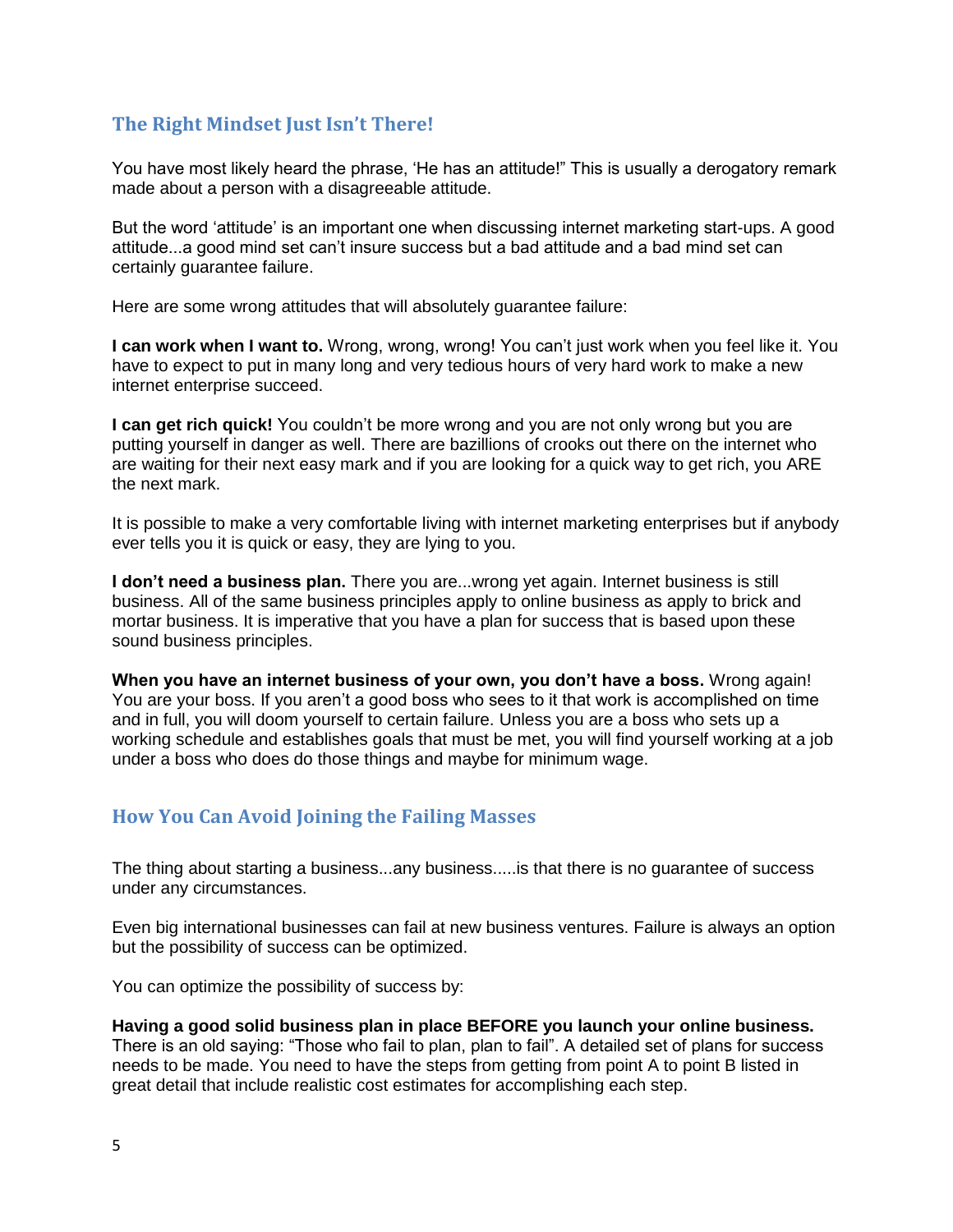**Expecting to work very hard to accomplish your goals.** You must never expect anything to be easy. You will be right most of the time because things are rarely as easy as they look. Each step toward success requires work, time and patience. Sometimes things don't work out right on the first try. You have to be willing to try again and again until you do succeed.

**Not falling for 'get-rich-quick schemes.** The internet woods are full of those who prey upon those who are looking for quick and easy ways to become rich. Those ways do not exist. Get over thinking that there is an easy way. There is NOT.

Remember those statistics! Ninety percent of all new internet businesses fail in the first 120 days. You don't have to be part of that majority. You can become a part of that 10% minority of successful internet business enterprises.

## <span id="page-5-0"></span>**The Cornerstones of Successful Internet Entrepreneurship**

Running a successful internet business can look so simple when you are on the outside looking in. You look at a successful internet entrepreneur and he doesn't look like he is doing anything special but he is living the good life. It really doesn't look like he is working all that hard. He seems to be enjoying life immensely.

Really...all he is doing is sitting comfortably in front of his own computer in his own very comfortable home a few hours a day. He talks on the telephone and seems to be enjoying every conversation.

Apparently, running a successful internet business is the proverbial 'piece of cake'! Right? WRONG!!! Wrong, wrong, wrong!

You are looking at the results of a very, very long and tedious process that consisted of many very long, late-night hours and a lot of blood, sweat and tears over a period of several years. This successful internet entrepreneur worked very, very hard for the success that you are looking at.

It is more than a little bit likely that he first placed four corner stones first as he began the long process of building his successful Internet business. Those four corner stones upon which he built his success are:

#### **The right mind set.**

#### **Recognizing and using leverage.**

#### **Building a set of useful contacts.**

#### **And he probably had a mentor.**

We will discuss these four corner stones that must be laid down first so that a successful internet business can be constructed.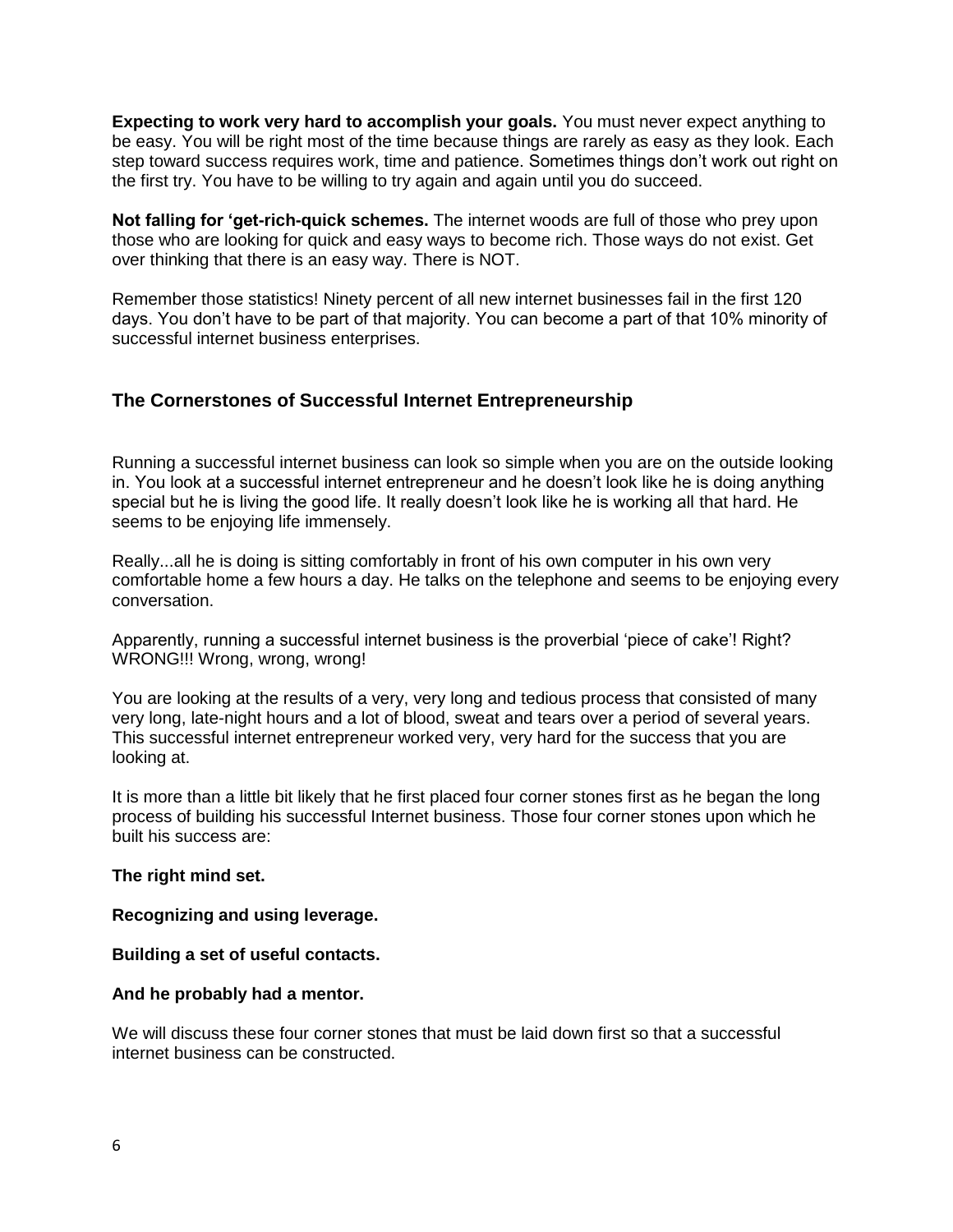All of them are important, even crucial to the success of any business but especially to the success of an internet based business.

Constructing a successful business in cyber space has many things in common with the building of a successful brick and mortar business but there are significant differences as well.

# <span id="page-6-0"></span>**Having the Right, Healthy Mindset**

The success of any business both of the online variety as well as the off line variety require the right mindset from the get-go.

A right and healthy mind set will not guarantee success but a wrong and unhealthy or unrealistic mindset will most assuredly guarantee failure. So the right mind set is the first corner stone that must be laid upon which a successful business can be constructed.

What is a right and healthy mindset? There are things that it is as well as things that it isn't.

A right and healthy mindset IS the willingness to work as hard and as long as is necessary to achieve the goals that has been set. A right and healthy mindset ISN'T the belief that success will be easy, quick or painless.

Those who believe that they can make an internet business enterprise thrive without having to actually put in any time or effort are simply doomed to failure from the beginning.

There are schemers and scammers out there in cyberspace that are just waiting eagerly for those to come along who are looking for easy riches.

A right and healthy mindset IS the willingness to take the time to make a good, solid business plan that is based upon sound business principles.

A right and healthy mindset ISN'T just jumping in feet first and hoping for the best. The best that can happen under those circumstances is that you get out with anymore than two cents to your name.

'Flying by the seat of your pants' is NOT a plan...it is just plain suicide in the world of internet marketing. If you don't have a formal education in business, you need to find people who do have that kind of education and seek then follow their advice.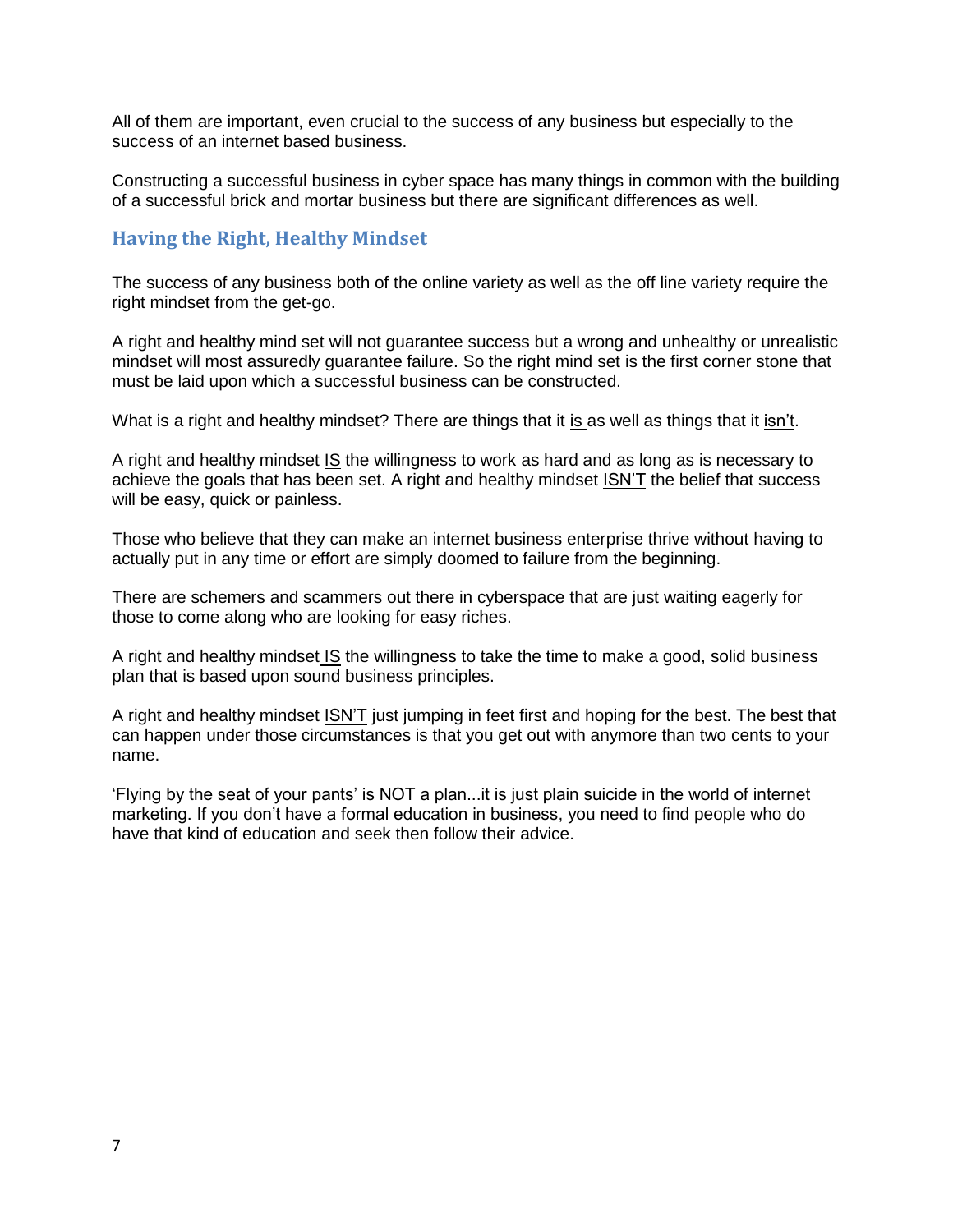# <span id="page-7-0"></span>**Recognizing and Using Leverage**

There are dozens...maybe hundreds....of business models out there. Some are, of course, more successful than others but they all come with their own set of pros and cons.

The idea is to get the most bang for the buck. You need to use all of the power of the Internet to make your e-business successful. You really cannot afford to leave any stone unturned.

If you are a real go-getter, the temptation is to do everything first and that isn't possible. You need to make a realistic plan and build one thing upon another until you have a good solid base from which to operate.

Once you get a website built, you will need to begin leveraging SEO (search engine optimization) and gaining page rank.

One thing does lead to another, of course, but one of the quickest ways to leverage SEO is to add a blog to your website. This is a way that you can get much more quickly indexed by the search engines.

Leveraging also includes branding yourself, your website and your products. One of the quicker ways to begin to get yourself branded is by investing in PLR (Private Label Rights) products and changing the names of those products to include your own name or logo. (Don't forget that there must be some rewriting done.)

This is probably the quickest way to become branded as well as gain credibility on the internet. For example: you might by a PLR E-Book about Easy Dog Training and change the name to 'John Doe's Easy Dog Training Methods'.

You can sell the book, give it away as a free gift on your own website or list it in E-Book repositories for others to use.

Remember that reputation and credibility are everything on the internet. Don't take any shortcuts and never damage or allow others to damage either.

## <span id="page-7-1"></span>**It Is Not What You Know, But Who You Know**

That is an old saying. "It is not What you know, but Who you know that counts". Setting a corner stone of good solid relationships is an important aspect of building a successful e-enterprise.

Working hard at building good solid business relationships is worth every minute of time that you invest in it. Business relationship building should be one of your top priorities.

When you build social relationships, you insert yourself into social situations where you come in contact with people who have interests that are similar to or complimentary to your own interests don't you?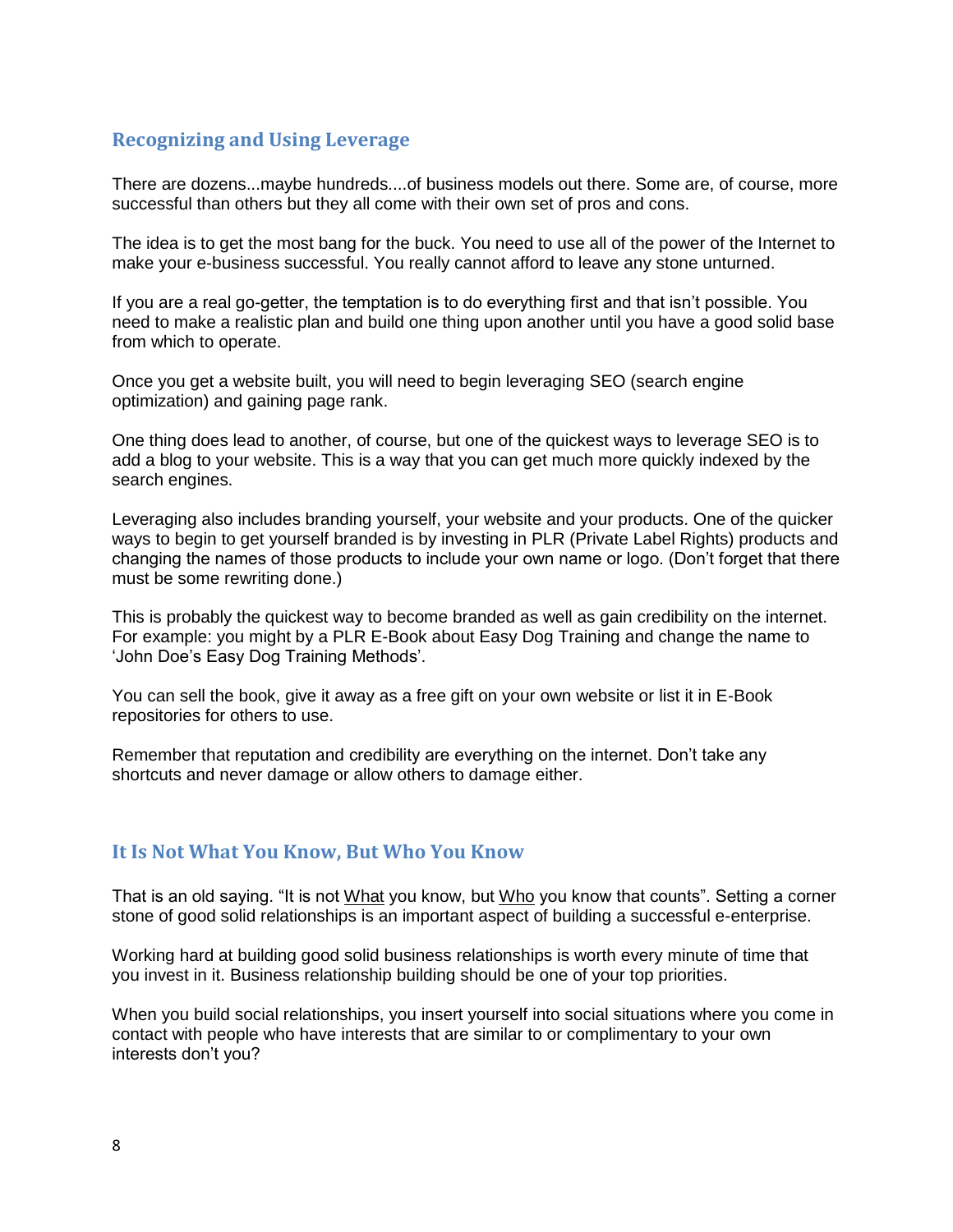That is precisely the same way that business relationships are established. You insert yourself into business situations where you will meet others who have businesses that are similar to or complimentary to your own business. You develop relationships over a period of time.

There are several ways in which to accomplish this task. One way is to participate in teleseminars or webinars that are related to your business.

You will learn a lot, of course, but equally important, you will come in contact with those who are already succeeding in the niche market that you are working in.

Of course, attending real brick and mortar world seminars is an even better way to begin to build friendly business relationships with not only your peers but also with those who are in a position to help you....which brings me to the final corner stone that you need to lay.

## <span id="page-8-0"></span>**Find a Capable Mentor**

It isn't likely that there is a more valuable asset that a new e-entrepreneur can have than a good and capable mentor. Someone who has already made all of the mistakes can help you to avoid making all of the mistakes yourself.

They have the wisdom that comes from experience to point out pitfalls and to help direct you toward the better of choices.

Why, you ask, would anyone who has it made want to take their time to help a newbie succeed?

Maybe I can answer that by telling you about my friend who is an accomplished musician. He played with some of the biggest stars in the business. He is a very, very fine guitarist who is now in his 70's.

He has about three young guitarists that he spends many hours not only teaching how to play but counseling them on career choices.

I asked him why he spent so much time doing that and he said, "It is like gaining immortality. If I teach them and they teach others, then what I know lives forever."

Successful internet marketers want that 'immortality' as well. The ones who are the very most successful are the ones, amazingly enough, who are the most likely to mentor an up and coming e-entrepreneur.

Of course, these successful internet marketers are not going to be interested in wasting their time on a person who has not already worked hard to lay those first three corner stones themselves.

These potential mentors are looking for new comers who show that they have a right and healthy mindset, who are working hard at leveraging and who are well aware of how important it is to know all the players and the RIGHT people.

It short, the new comer most likely to get a mentor is one who is already working hard and helping himself and not looking for someone who can just smooth the way for him.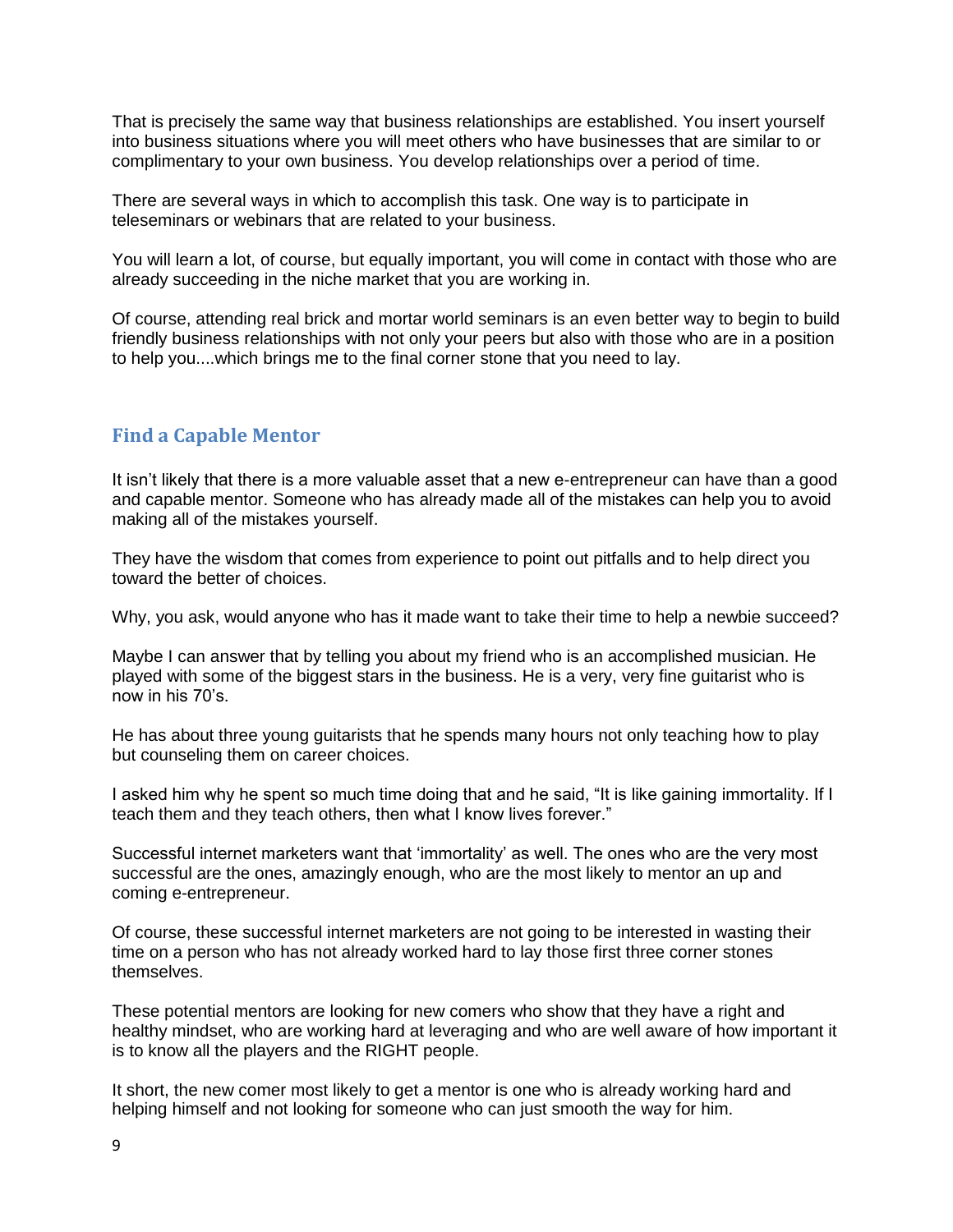#### <span id="page-9-0"></span>**The Key to Continuous Growth and Expansion**

Grow or die! This is one of the laws of nature that applies to all living things. All business lives by this law as well. A business cannot begin, grow to a certain point and then simply remain at that point and continue to thrive.

Growth and expansion are necessary for the business to survive and if that growth and expansion do not happen then the business will fade and die or crash and burn.

Growth and expansion of business must be controlled by the business owners or managers. If growth is too slow, the business lags behind the competition. If growth is too fast, the business can easily become over extended.

A steady controlled growth is the ideal. Of course, the ideal and the reality are sometimes two very different things.

Sometimes the terms 'growth and expansion' are a bit misunderstood. The most obvious meaning of both terms is to get bigger and broader but those meanings are not the only ones that apply.

Growth, for example, can mean gaining knowledge and becoming wiser and expansion can mean broadening the knowledge base from which a company operates.

A small internet based company does not have to grow and expand until it becomes a giant multi-national company in order to survive but the owners and managers of these internet businesses do have to grow by getting smarter and expand by welcoming change with open arms.

Nothing ever just stays the same. Change is the only certainty in the world. What was hot or what worked yesterday is old news today and it will be ancient history tomorrow.

Companies and company owners and managers must grow with and adapt to changes as they happen and on the internet changes happen a lot faster than they do out in the brick and mortar world.

We all agree that growing, adapting and expanding is vital to the survival of any business and maybe especially to Internet business. So the question is: What is the key to growth and expansion of internet based businesses?

When brick and mortar businesses grow and expand, they build bigger buildings and hire more employees but that isn't exactly an option for an internet based business.

The key to growth and expansion of an internet based business is for the business owner or manager to always and continuously invest in them.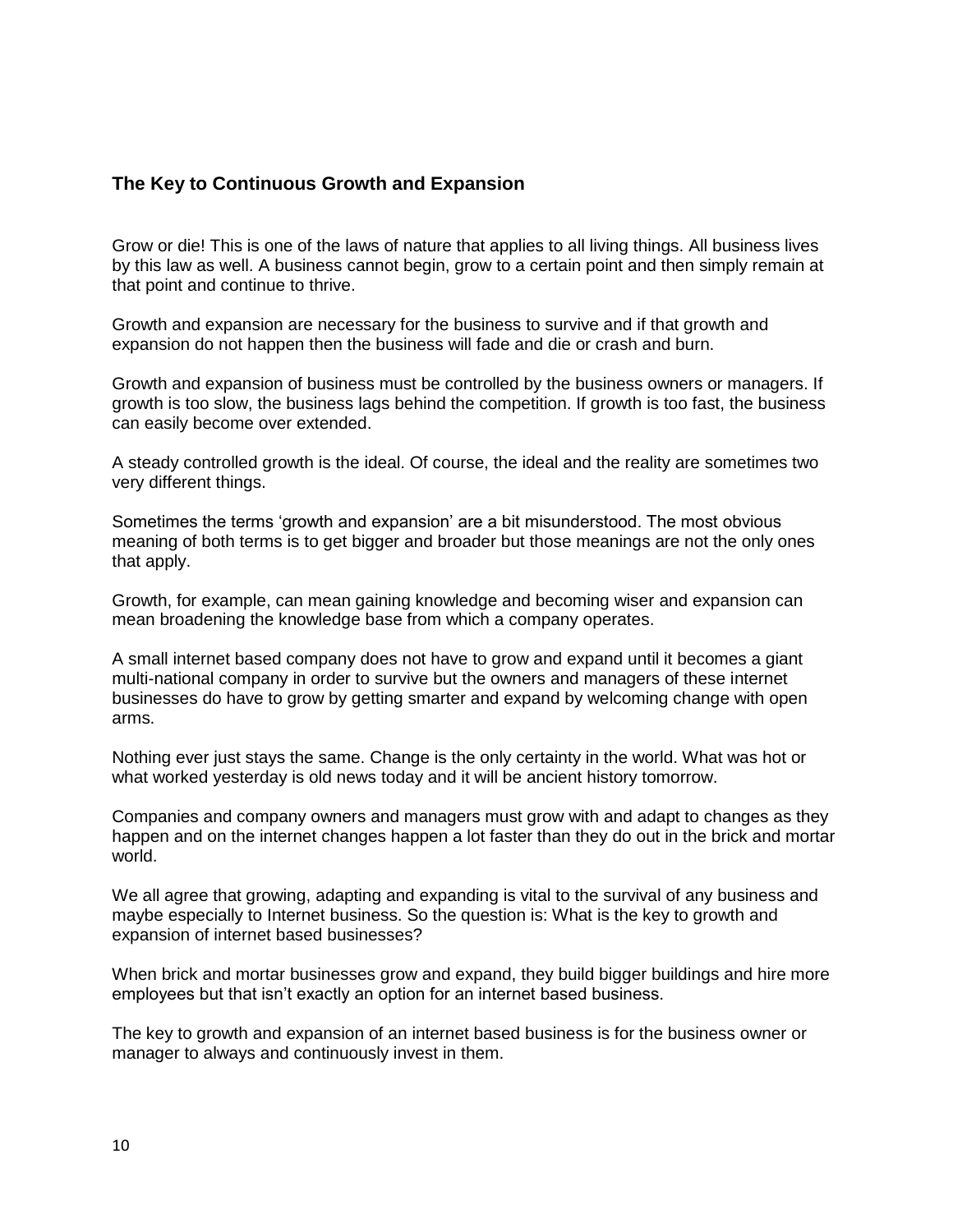They must be willing to stay on the cutting edge of technology and they must be willing to accept and adapt to changes as they occur.

Internet businesses are not buildings. Internet businesses are people. An internet business cannot grow by investing in a larger building.

It only grows when the person who is driving that business invests in his or her own knowledge and ability.

An internet business cannot expand by investing in hiring more people. An internet business expands when the person who is driving it invests in himself or herself.

The bottom line is this: The key to continuous growth and expansion of an internet based business is continuous investments being made in the owner or manager of the business. The short answer: **Invest in yourself**.

## <span id="page-10-0"></span>**Invest in Yourself**

You have no doubt heard this refrain many times.

"Invest in yourself! Invest in yourself! Invest is yourself!" But what does 'invest in yourself mean'? Does it mean you should go out and invest in a haircut that costs two hundred bucks? Does it mean that you should go by yourself a designer suit? What does it mean to invest in yourself?

Well, if you can afford it, go get that haircut and buy that designer suit but that is not the kind of investment that we are talking about here.

Your internet business is just you, your computer and your internet connection and you could actually operate your internet business from any commuter on the planet that had an internet connection.

So basically, your business is really only you. Your business is based only upon your own knowledge and your own ability. Those are the 'company' assets and those are the ones that need to grow and expand constantly so that your internet business thrives.

Here is a rule that you might want to live by to insure that your internet business is a success and continues to be a success: Invest 5% of your time and income into improving yourself.

Expansion and growth are imperative to survival and expansion and growth of an internet business means expanding and growing the knowledge of the person running the company...that would be YOU.

A tiny investment of only 5% of your time and your income per year in yourself can mean that you will continue to see positive monetary returns for many, many years to come.

You might be sitting there shaking your head and still wondering what is meant by a 5% time and income investment per year in yourself. What is meant is that you must expand your knowledge.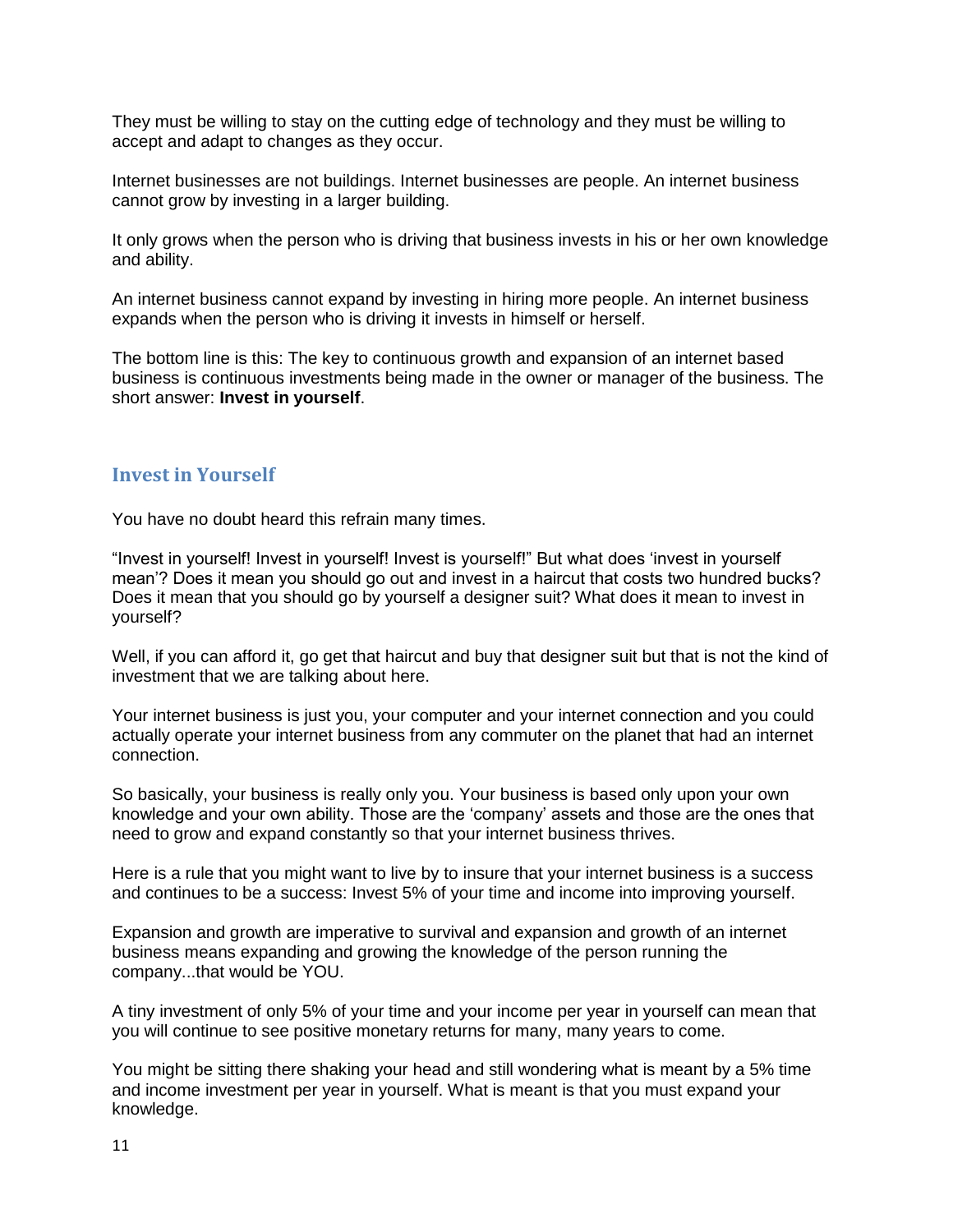You must stay on top of new technological advancements and you must expand your knowledge base about your own area of expertise. Things change fast. New information becomes available on almost everything under the sun every day of the week.

It is very, very easy to fall behind very, very quickly. And unless you consciously put forth the effort to stay on top of things you will most certainly fall behind. Keeping up is easier than catching up and if you keep up, you can usually find a way to forge ahead.

Yes, you are so busy right now that you could use 48 hour days but taking just about one hour per day out of the 24 that you are allotted and only \$5 out of every hundred dollars that you earn and investing that time and money in yourself can increase your future earnings a hundred fold.

There are newsletters, webinars, teleseminars and real brick and mortar seminars that can provide information and cause your knowledge to grow and expand so that your business can also grow and expand but you must be willing to invest in yourself so that you can take advantage of this information...learn it...and apply it to your own internet business.

#### <span id="page-11-0"></span>**Self-Investment Tips that Really Work**

It is absolutely true that time is the one commodity that most internet entrepreneurs have a very, very short supply of. Still there are ways to use time that would otherwise be of no value to invest in yourself. Here are a few tips that might help:

Use travel time to invest in yourself. By using your iPod or your MP3 player you can use your travel time to expand your knowledge.

Set your clock for a half hour earlier and use that time to read and learn.

After you stop working in the evening, use your computer to search for new information and ideas.

Of course there are some things that are just going to take your time but you can choose wisely.

Attend webinars and teleseminars that are directly related to your niche or your business.

Attend real world seminars that are closer to your home and will require less travel time but will provide you with the information that you need.

## <span id="page-11-1"></span>**Resist the Urge of Staying in the Comfort Zone**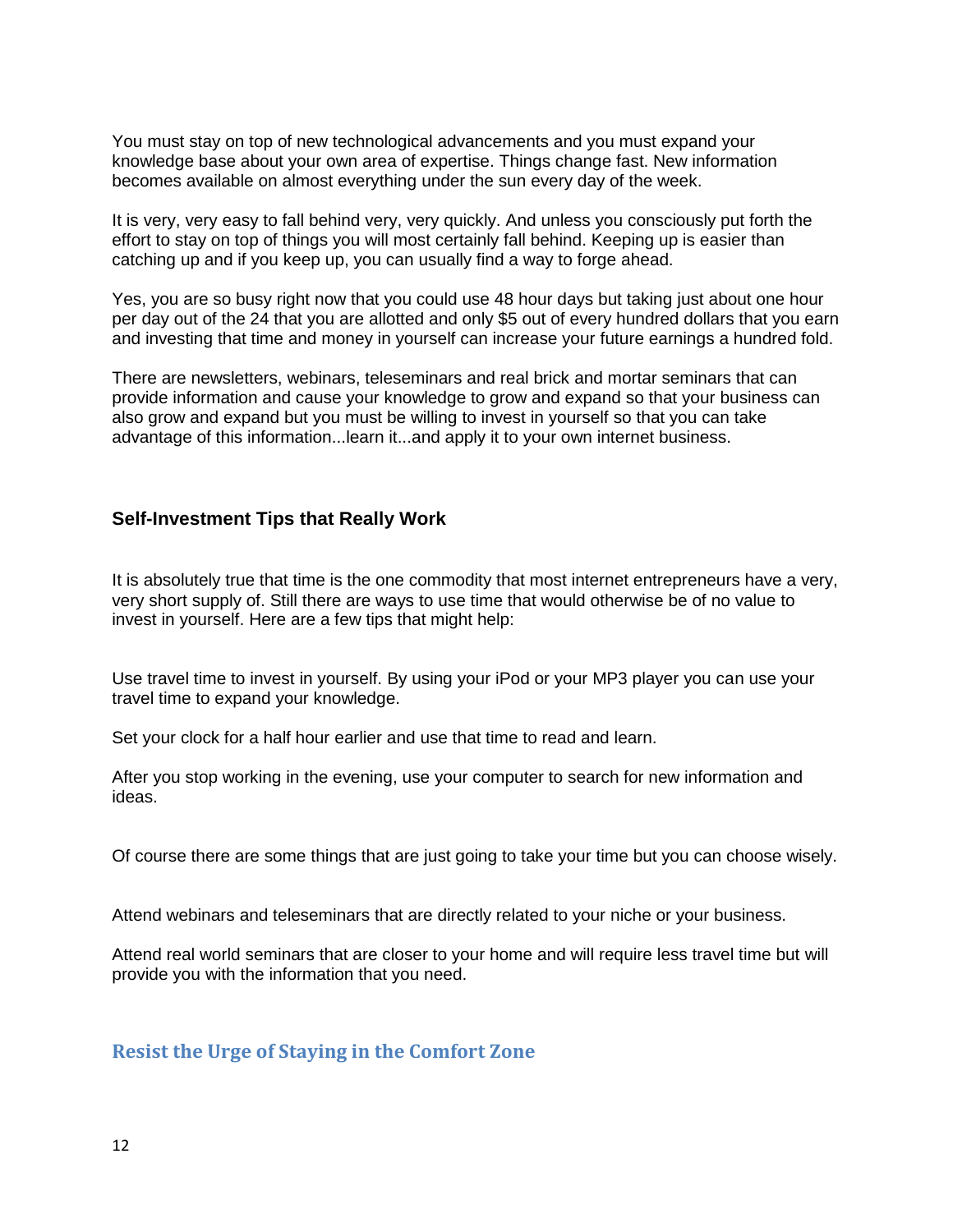We all have a comfort zone and all of us are very fond of our personal comfort zone. It is very, very tempting to just stick with doing the things that we have always done and doing them in the same way we have always done them.

However, staying in your comfort zone and refusing to expand your mind and your horizons can cause you and your internet business to fail.

There is an old saying (probably made up by someone who was afraid of trying new things) that says, "If it isn't broke, don't fix it." Well, 'it' doesn't have to be broken in order to be improved upon whatever 'it' is.

Candle light wasn't broken but we are all glad that electricity was harnessed. Electric light is still light but it is certainly a big improvement over candle light.

New ideas come along every day in the world of internet business. Some of those ideas are even good ones even if they do reside outside of our own personal comfort zone.

In order to continue to invest in yourself, you must be willing to leave your own comfort zone. Just because what has worked is still working it doesn't mean that there are not newer, better and more efficient ways of doing things.

Nobody is saying that new is always better. New is not always better but sometimes it is and the only way to tell which is which is by investigating new ideas yourself and then adapting the ones that can help you to your business.

Invest in yourself by increasing your knowledge and don't be afraid of trying new things and new ways of doing things. These things really are the secrets of success and not just in the world of internet business but in life itself.

#### <span id="page-12-0"></span>**The Razor Edge Difference Between Work and Deals**

Just about every internet marketer that I have ever known has worked at some kind of job other than internet marketing before they launched their internet marketing careers.

It is a funny thing about working at a job that pays you for the work that you do. You get into a 'work-equals- money' mindset. After all, when you work for others, work does, in fact, equal money.

But when you launch an internet marketing career the 'work' that used to make money for you now prevents you from making money.

It is true. The 'work' that you are doing that you once got paid to do, like answering the telephone, answering emails, filing papers, etc. is actually preventing you from making the deals that will put money in your pocket.

Yet we continue to seek work because we are programmed to think of work as the thing that makes money.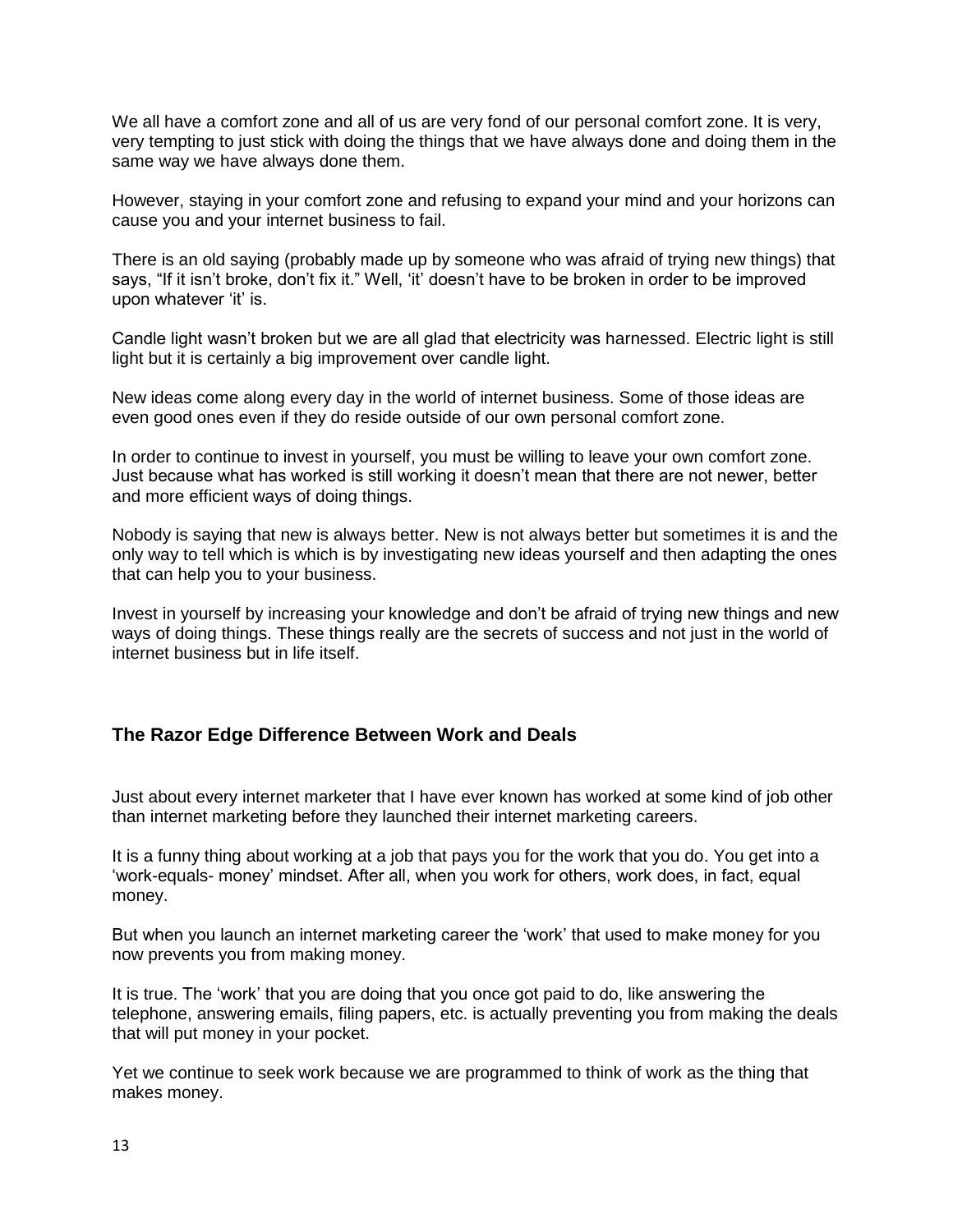We get stuck in the 'work-equals-money' mindset that is actually counter-productive to building a successful internet marketing business.

We focus our time and energy on finding work for ourselves rather than on focusing our time and energy on making the deals that will really make money for us.

It isn't hard to see why we get into this 'work-equals-money' mindset. We have been living with that concept since we were kids.

Think about it. What was your first job? Did you cut grass for a neighbor? Didn't you get money after you had done the work? Of course, you did. He wasn't paying you to think...he was paying you to cut grass.

When you got older and got a job at the local burger joint, you got paid for cooking hamburgers and French Fries. You cooked the hamburgers and fries and then you got paid. Word did in fact equal money.

The owner of the hamburger joint wasn't paying you to find a better way to cook hamburgers or paying you to look for a new market to sell hamburgers. He was only paying you for doing the work of cooking the hamburgers.

But now you are not getting paid for doing the 'work'. The work isn't what is making money for you.

It is true that the work must still be done but you don't have to look for it. It will find you. What you need to be looking for now are the deals that will make you money.

#### <span id="page-13-0"></span>**What Constitutes Work?**

What is 'work'? The 'work' that makes any business work is just the day to day activities that must be accomplished in order for the business to function. Telephone calls must be answered.

Emails must be read and responded to. Files must be kept orderly. The list goes on and on but this is just 'work'.

Nobody is going to pay you to answer the phone, read emails or keep files in order. That is simply 'work' that must be done. It isn't making you any money and it most certainly is not what you should be focused upon.

Once an internet marketing business has gotten up and running, it is a very good investment to simply pay a virtual assistant to do the 'work' and set yourself free to make the deals that actually make you money and make your internet marketing business thrive.

You can't do this right away, of course, but you can use as little of your time as possible on mundane tasks.

You can spend hours and hours and hours of your time working on your website....making it better...tweaking this and tweaking that. That is work that is not putting a single red cent into your bank account.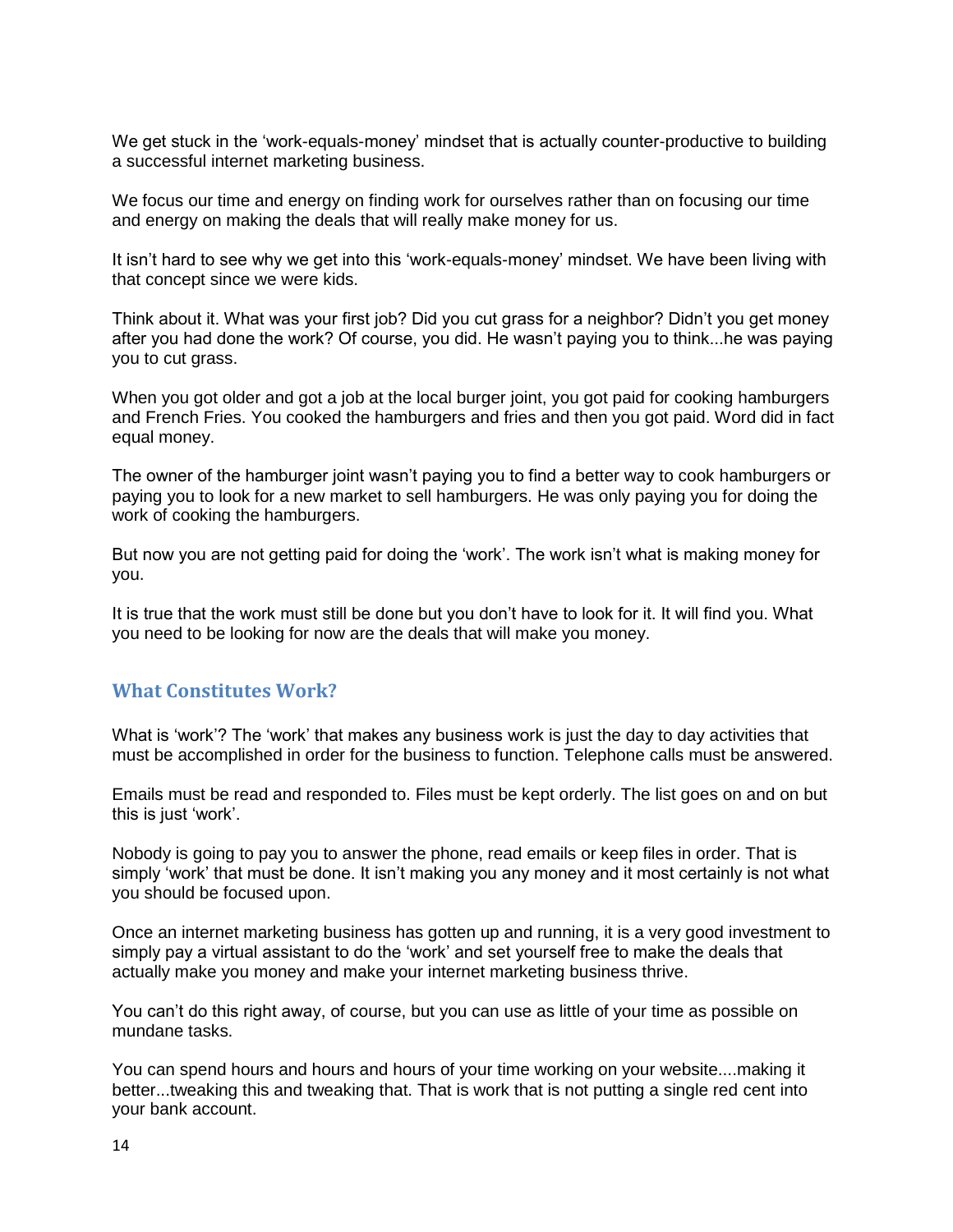Hire a techie to do that 'work' for you while you are making deals that make more than enough to pay the techie.

Until you can hire someone to do this work for you, get it fixed as best you can and move on the productive deal making.

How many hours are you spending each day writing and making posts to your blogs? Is this time actually making any money for you?

No, of course, it isn't. It is just 'work'. It is work that others could do just as well or work that you can find ways to make shorter like by using PLR materials rather than writing every word yourself.

Customer service is absolutely vital work that must be done. It must be done quickly and efficiently and above all competently.

It might even be work that in the beginning at least that you must do yourself.

There are however companies and individuals out there in cyber space that are perfectly capable of handling this work for you and you don't have to make it harder than it needs to be.

#### <span id="page-14-0"></span>**What Constitutes Making Deals?**

Yes, it is absolutely true that the 'work' must be done, but the work that must be done should be done as quickly and as efficiently as possible and you shouldn't concentrate your energy on finding and creating more work that isn't going to making any money for you.

You need to be focusing your attention on making the deals that will make money.

Just as soon as you possibly can, you should begin to hire people to do the mundane tasks that must be accomplished and free up as much of your own time as possible for deal making.

So what exactly are the activities that constitute deal making? Briefly and concisely they are the activities that have the potential for putting money into your bank account. A few of these activities are:

**Visiting forums and blogs that relate to your niche**: Forums and blogs are where you find the real living, breathing people who are YOUR potential customers and until somebody drags out their credit card, puts in their information and actually buys products or services from you, you haven't made a dime so you need to go where the people are and find out how to best serve their wants and needs.

**Visit websites that are related to your website**. This is where you will find your potential joint venture partners. Contact the webmasters and work on making mutually profitable deals.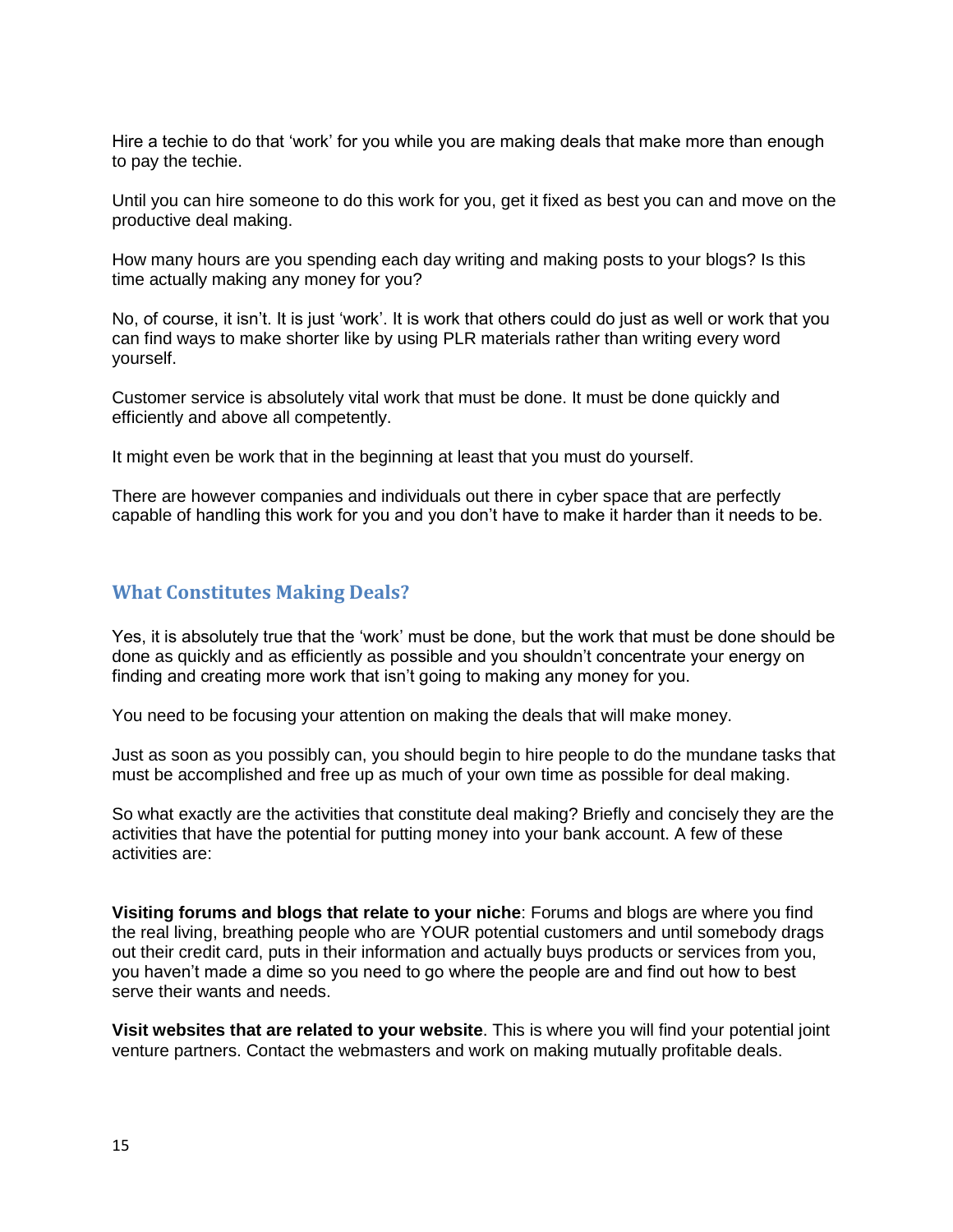**Start your own newsletter or E-zine**: This is one of the most potentially profitable deals that you can make for yourself. The longer your list grows, the more profits you can make.

**Attend seminars in the brick and mortar world and build good solid business relationships with others in your field**. Here again are potential joint venture partners that you need to take the time to cultivate.

**Put together your own webinar or teleseminar**: Find interesting speakers who would supply information of interest to your list. Webinars and teleseminars are both easy and inexpensive to do and are both money making deals that you can make.

# <span id="page-15-0"></span>**Does this Mean We Should Ditch Work And Focus On Entirely Deals Only?**

It would really be nice if we could just ditch the work-a-day-work and do nothing with our time other than make the deals that make us money! Now that would be what I would call a perfect world.

Unfortunately, the work-a-day-work must be done and until our 'ship comes in' we are probably going to be the ones who have to do that as well as make the deals that make us money.

As long as we are going to have to do both we can at least learn how to work smarter. We can learn how to get the same amount of 'work' accomplished in less time so that we can free up more time for making the deals that will make us money.

Some examples of working smarter are:

Write a FAQ page for your website and use your autoresponder to direct most questions to that site.

Subscribe to a Private Label Rights (PLR) membership website and use that material (with only a little rewrite) as your blog posts and your website content. You can even make whole new products that can be sold from this PLR material.

Make a schedule for yourself that allows only so much time for the tasks that must be completed that make you no money and allow more time in that schedule for the deal making tasks that will make you money.

Invest in automation software that is designed to take care of simple every day but time consuming tasks.

There is always the 'work' that must be done each and every day but don't let it become the object of your focus. Don't look for work to be done. Work no longer equals money for you now that you are an internet marketer.

Get the work done as quickly as you can and put your focus on the deal making activities that will add to your bottom line. It is no longer your job just to make hamburgers...now you need to get out there and look for new markets. You ARE getting paid to think now.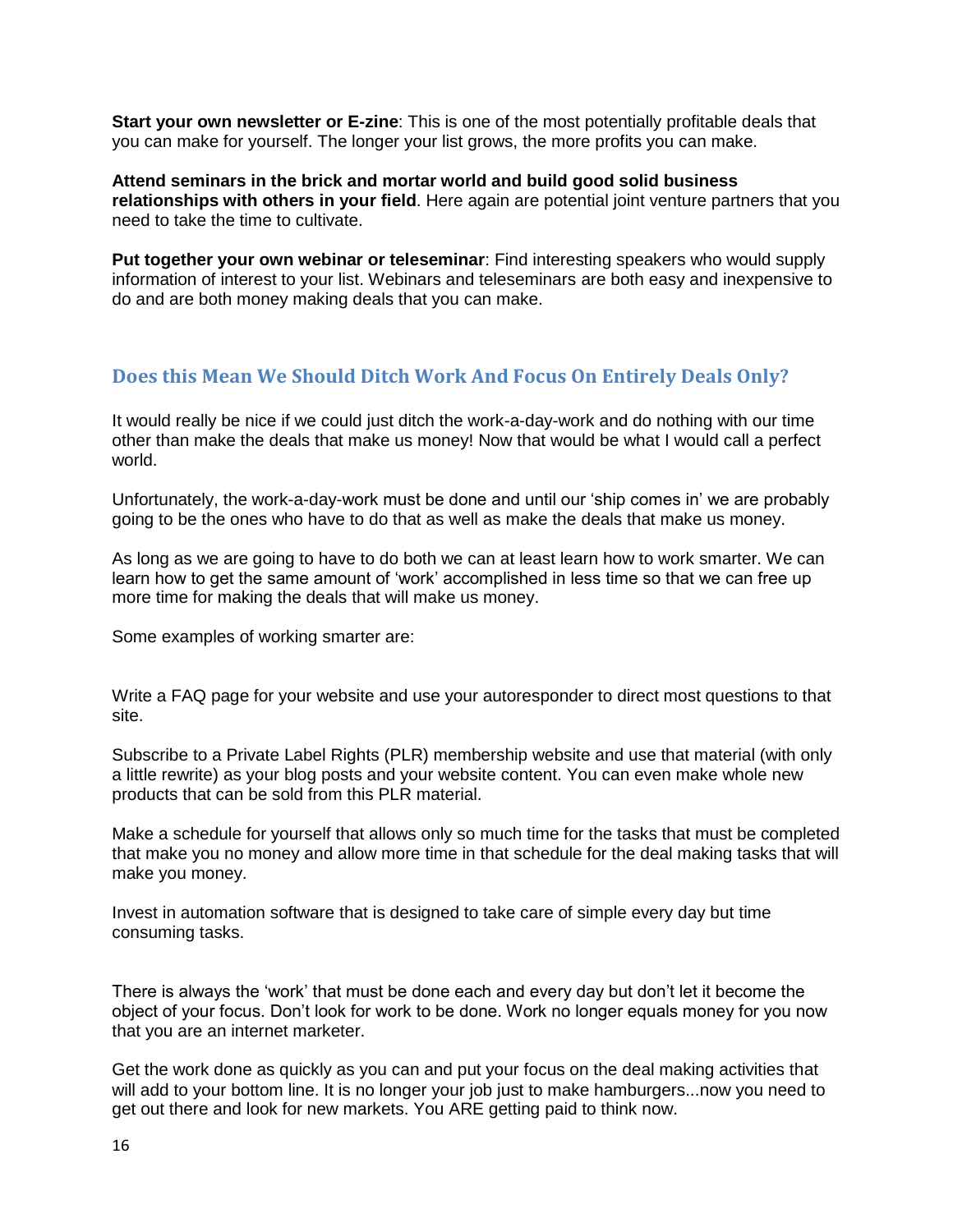# <span id="page-16-0"></span>**It's Your Call Now: Take Action!**

The success (or failure) of your Internet Entrepreneurship really is up to you now. If you succeed, the credit will all belong to you and if you fail, you will own that as well. Your success or failure is in your own hands.

Success and failure are two sides of the same coin. The coin in question is your own Internet Entrepreneurship and you don't want to flip that coin into the air and leave it to chance as to whether it lands on success or failure.

You want complete control over the fate of your Internet business and you do have that control.

Every decision will be yours to make.

If you make wise choices then you will claim victory and success will be yours.

If you make unwise choices then your internet business will crash and burn and your own hopes and dreams will go up in flames along with it.

# <span id="page-16-1"></span>**Beating the Odds**

You do realize, of course, that the odds for success are not in your favor. Every day thousands and thousands of internet business enterprises are launched. Of those internet businesses that will be launched today, 90% (ninety percent) will not be around in 120 days.

That is right! You have no better than a 10% chance of actually making a success out of your internet business unless you can change them those are not very good odds. If it were a horse race, winning would be considered a long shot.

That is the down side but anytime there is a down side there is always an up side.

The upside in this case is that even though you have only a 10% chance at succeeding, you can greatly better your odds by simply following the guidelines that have already been offered.

You can increase your odds from 10% to 90% by simply applying a few very simple principles to the problem.

The reasons that so many new Internet entrepreneurs fail within the first 120 days can be narrowed down to four.

They do not have the right mindset.

They do not lay a solid foundation.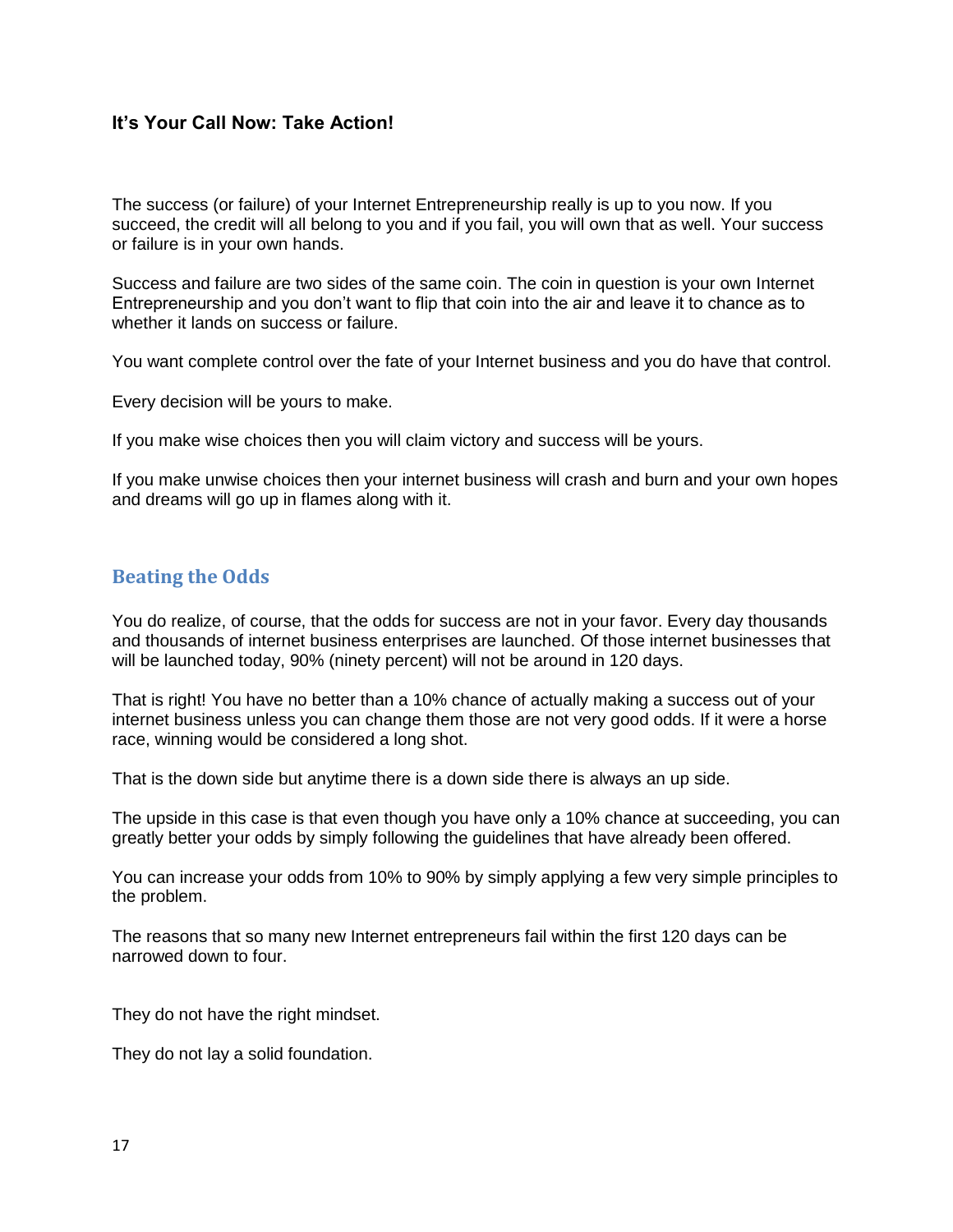They do not have the key to unlock growth and expansion.

They do not plan for success

# <span id="page-17-0"></span>**The Right Mindset for Success**

Unfortunately, so many people think that they can quit their jobs, open an internet business and just relax and enjoy life. They expect instant success and instant wealth without having to invest anything (even time and effort) to affect that success.

They really believe that they can sleep until noon, work when and if they want to and just rack up sales and profit. This attitude probably accounts for at least half of all of the failures of new internet businesses.

Making an internet business successful takes a lot of time and even more work. That old real world job demanded that you be on the job for probably 40 hours each week.

Your net internet business will need about twice that many hours each week if it is to become successful. Very, very, very few people are willing to invest that much time and effort thus the 90% failure rate.

Of the few that are willing to put in enough time and effort most expect instant success.

They don't even consider the fact that they will need to continue to meet their own personal expenses for many months before they see the first penny of profit from a new internet business even though those facts are readily available.

These are the ones who go out there looking for get-rich-quick schemes and end up becoming victims of internet scam artists.

The right mindset is this: You must expect to work hard. You must expect to work long and tedious hours. You will not be an over-night success. People are not going to line up to give you their money. You are going to have to earn it.

#### <span id="page-17-1"></span>**Laying a Sound Foundation**

Sometimes people will start an internet business that has no business background at all. This is another reason for the high failure rate of new internet entrepreneurships.

If you do not have an education in business, then you would be very wise indeed to speak with those who are well versed in business.

An internet business of any kind is a BUSINESS. It must be run like a business and it must be build upon sound business practices. The only 'dumb' questions are those that are never asked.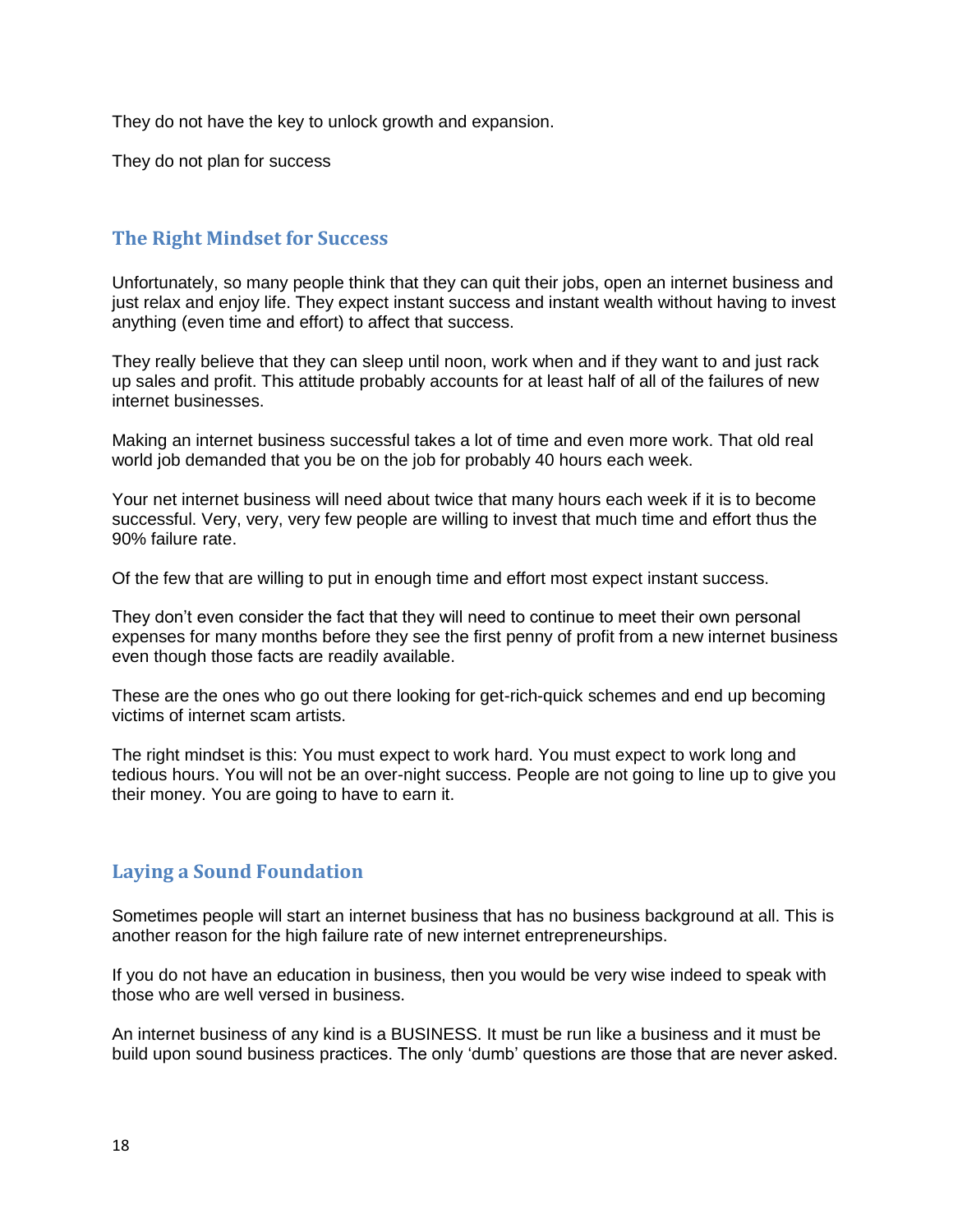You need information and the best way there is to get the information that you need is to simply ask questions of those who have the answers.

There are courses available both out in the brick and mortar world as well as on the internet about how to set up and run a successful business.

You can't abide by the rules if you don't know what the rules are. Do your homework before you launch you business.

You need to lay a rock solid foundation so that your new business doesn't become one of the casualties that are caused by poor planning or even no planning. You need a business plan.

You need a business model and it needs to be one that you can understand and follow. Jumping in and hoping for the best isn't a plan. That will only insure that your new internet business will not still be in existence four months from now.

## <span id="page-18-0"></span>**Unlocking Growth and Expansion**

Nothing in this world ever stays the same. The only absolute certainty is change. Internet business is not an exception to this rule. As a matter of fact, business on the internet changes faster than just about anything you can imagine.

Another reason that so many new internet businesses don't survive for very long is that a new e-entrepreneur will start a business based upon one single idea and never grow or expand beyond that single idea.

These people have what I sometimes call 'tunnel vision'. They don't look around at the internet business landscape and make the necessary changes that keep them visible and a player in the market place.

Internet businesses themselves will naturally grow and expand if the owner or manager of the business grows and expands his knowledge and is willing to adapt to the inevitable changes that take place on a daily basis in Internet business.

It is simply good business to invest a minimum of 5% of your time and your income back into yourself. You ARE your business.

I've heard the term 'continuing education' tossed about like it was a choice to be made.

Continuing education is not a choice if a business is to be successful. The 10% of new internet businesses that will still be around after the next 120 days will be owned or managed by people who are constantly learning new things and applying those new things to the internet businesses that they operate.

They attend real world seminars. They attend teleseminars and webinars. They read multiple newsletters every single day.